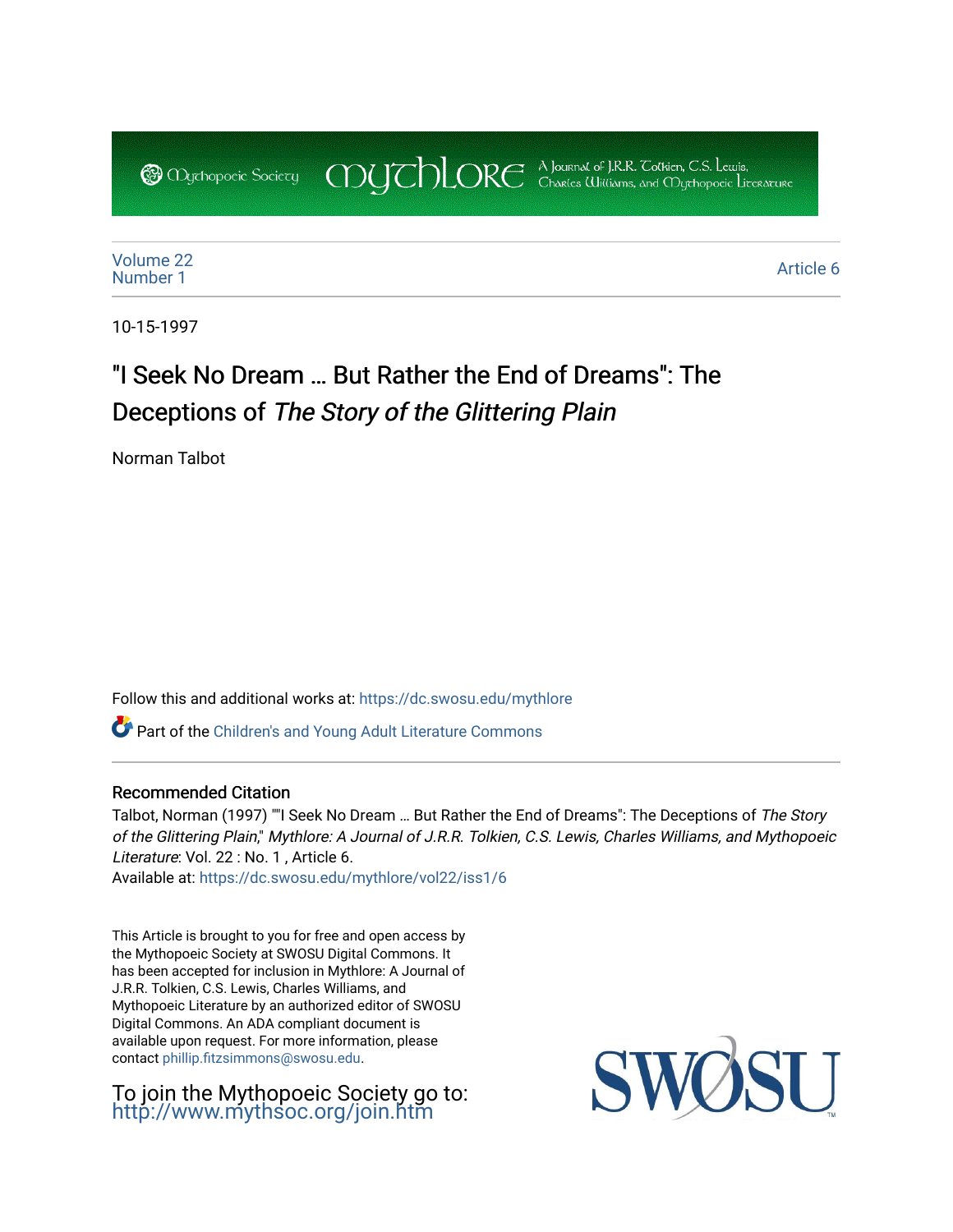## Mythcon 52: The Mythic, the Fantastic, and the Alien

Albuquerque, New Mexico; July 29 - August 1, 2022 <http://www.mythsoc.org/mythcon/mythcon-52.htm>



#### Abstract

Detailed examination of William Morris's story, especially of its hero Hallblithe.

### Additional Keywords

Morris, William—Characters—Hallblithe; Morris, William. The Story of the Glittering Plain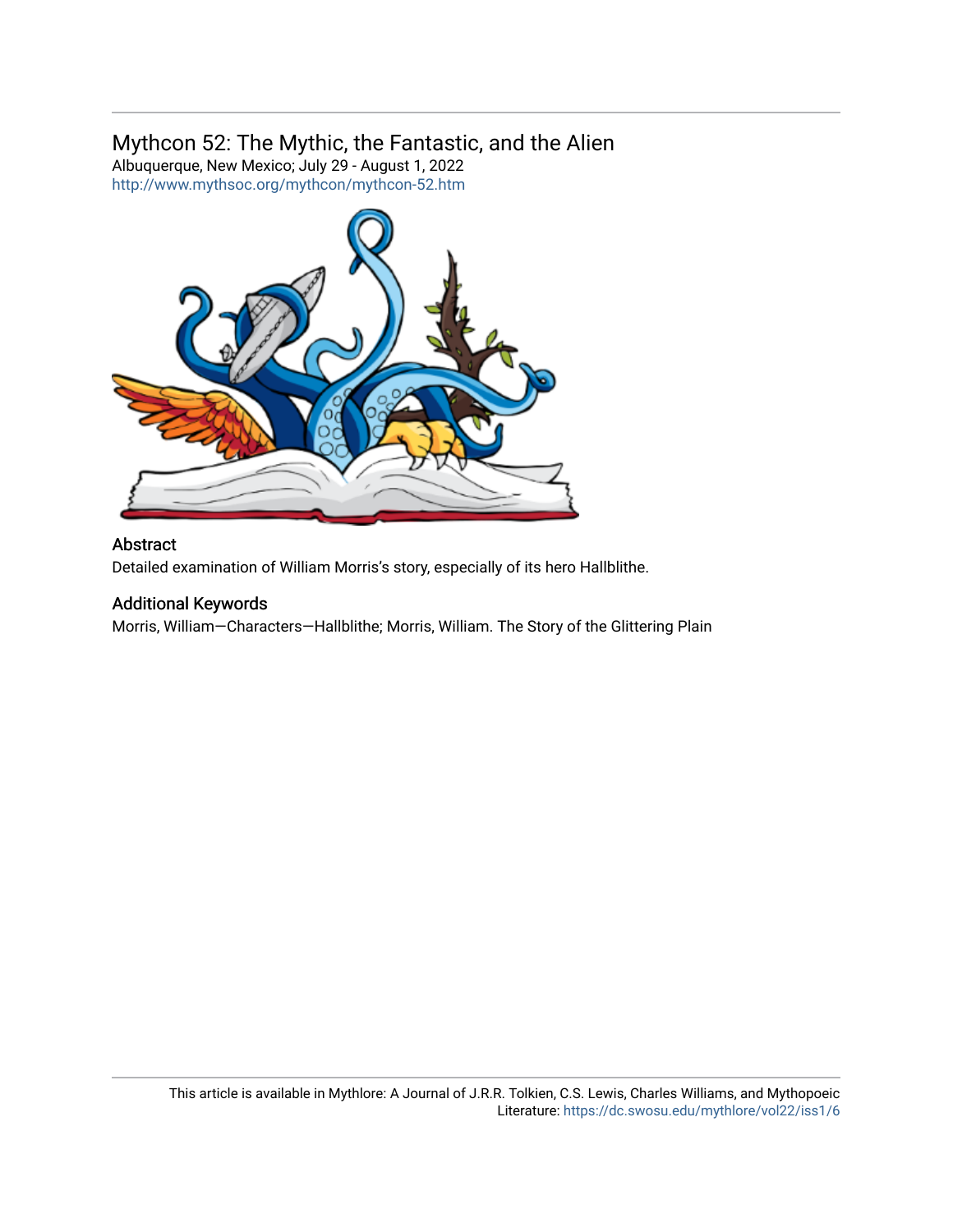# *" I S e e k N o D r e a m ... B u t R a t h e r t h e E n d o f D r e a m s " T h e D e c e p t i o n s* The Deceptions of The Story of The Glittering Plain **Norman Talbot**

 $\Omega$  he vicissitudes and ironies of William Morris' literary **Treputation are remarkable both in their fascination** and their frustrating longevity. As I prepare my edition of his first non-historical fantasy, *The Story of the Glittering Plain,* for the admirable British William Morris Library, I laugh more than I cry. A little more.

A significant example is the standard and enthusiastic biographer of Morris, Philip Henderson, who in 1967, in his biographical debate as to whether Morris was in love with Georgiana Burne-Jones, evokes the romances with scrupulous and consistent incompetence;

**Morris, w ho peopled his late romances with idealised young girls, and whose** *Story of the Glittering Plain* **is a land of eternal youth spent in the delights of free love, gives one the impression... of a man 'with an intense capacity of feeling starved by circumstance.' (143)**

Take, first, the idea that they are peopled with "idealised young girls". In one romance, certainly, much is made of the heroine's virginity: in *The Wood beyond the World,* the hero isn't allowed even to touch her until her Lady, a wicked witch, is dead. And yet, since the said hero has a very passionate time with the said witch in the meantime, on the Maid's instructions, and since it is left highly ambiguous w hether this sweet young thing does or does not murder the said witch-Lady afterwards, all idealisations are very savagely undercut. The Maid's confidence trick, faking it as a fertility goddess to get the lovers a safe-conduct through the country of the Bear tribe is typical — and memorably unidealised.

Not that Henderson mentions the existence of *Wood*, so even this dubious example can't be what he bases his assertion on. He refers, however ineptly, to six of the ten romances; two of these have no major female character (A *Dream of John Ball* and *The Story of the Glittering Plain)* and in the unfinished *The Sundering Flood* the chapters about Elfhild's adventures are the unfinished part.

So we are left with the two big books, *The Well at the World's End* and *The Water of the Wondrous Isles.* In *Well,* no one could rationally describe the dangerous Lady of Abundance who seduces Ralph as ideal, so Henderson must mean the untried and impulsive working-class lass Ursula. As with Birdalone (in *Water),* to love Ursula you have to discard all respect for knightly quests and aristocratic masculine morality: these girls bring down the idealists, though they might be more encouraging to the radical working-class.

Henderson's second point, about the arcadian loveliness of the title location of *The Story of the Glittering Plain,* is superficially true, but this "land of eternal youth" becomes a prison for the story's hero, who hates the place, and spends the central part of the book trying to escape from it — he even prefers the fatal desert beyond where he would die of hunger and thirst.

Odd, isn't it? Henderson's book is called *William Morris, His Life, Work and Friends,* and you'd have thought he ought to pay a bit of attention to the last decade of that life and work, in which Morris starts two new careers. In the one, he founds Kelmscott Press, to become the first and finest designer and printer of beautiful books, and in the other he writes the ten prose romances that are the start of the very genre that inspires Mythopoeic Societies, because in them Morris invents that cultural terraforming, or alternative-w orld-m aking, that Tolkien w as to call "secondary creation". A nd Kelmscott Press, of course, printed them.

Like any story-teller, Morris had ancestors. His two heroic-age fantasies, *The House of the Wolfings* and *The Roots of the Mountains, owe something to Peacock's much under*rated Welsh romance *The Misfortunes of Elphin*, and his unwise decision to make a battle scene the pivot of both *Roots* and *Child Christopher and Goldilind the Fair* may have been influenced by Scott. Even more important is the influence of popular folktale, medieval romance, and saga. But Morris' thickly-forested, thinly-populated quasi-medieval Europe of forest and mountain, river and seastrand, is on the whole unlike any naturalistic country, not least because specific sorts of magic, especially perceptionmagic wielded by women, work there, as do *loci amoenus* (magical places) and, rarely, power-objects.

One further quotation from Henderson will give a firmer indication of the abyss in which criticism of Morris romances languished before the bracing influence of *The Lord of the Rings* irradiated the whole fantasy field. Yes, it was doing so even as Henderson wrote (though he didn't notice). At any rate, he felt perfectly entitled to dism iss **all** the Morris romances as "just a little silly", by the economical device of quoting the first third of the first sentence of one of them! On the only other occasion that he quotes a romance it is *The Story of the Glittering Plain* that he chooses — and not because he has allowed him self to be prejudiced by acquaintance with the text! He says it is,

**a story of the search for the land of eternal youth, though, charac-**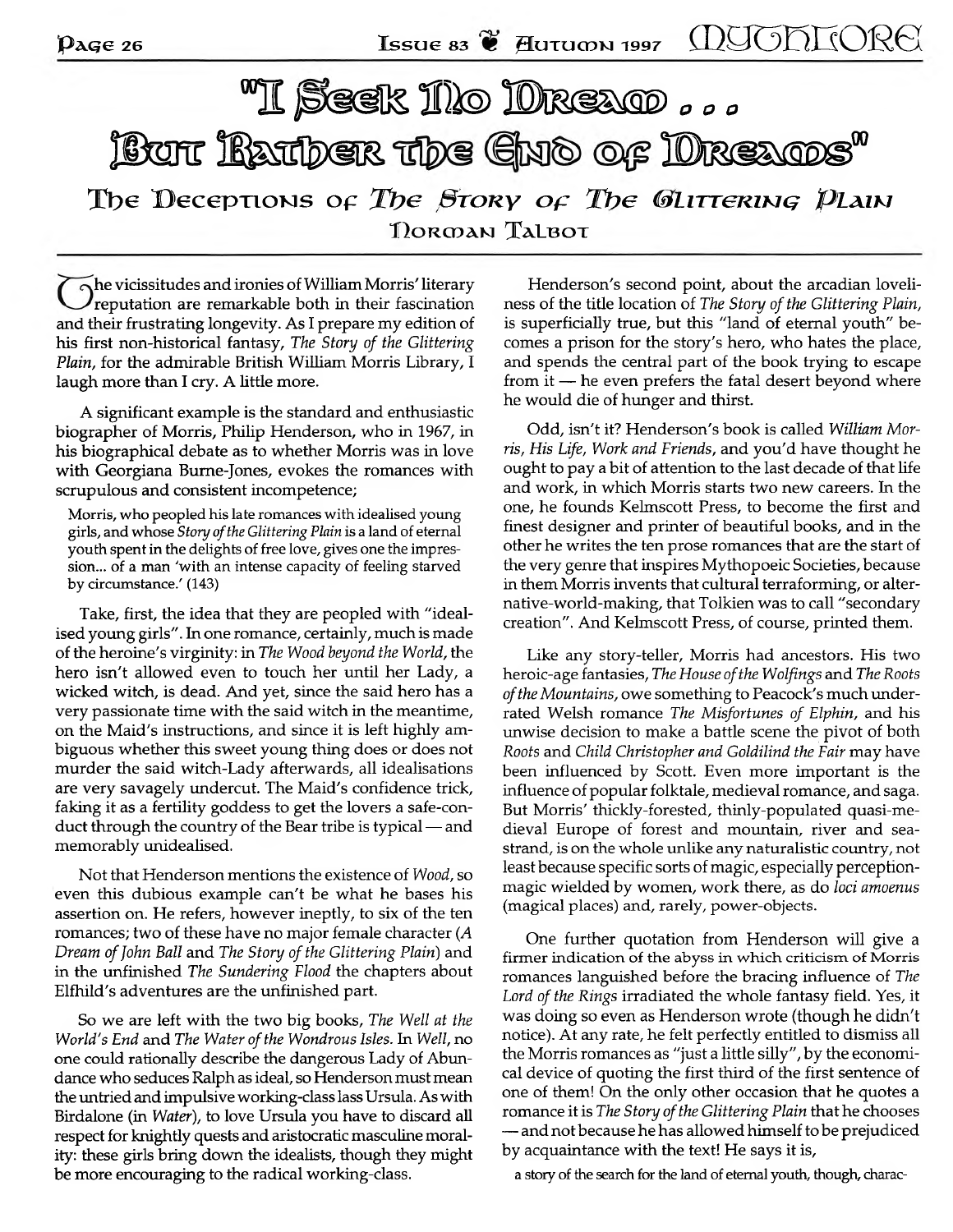teristically, Hallblithe... is only bent upon his quest for a lost maiden whose image he is shown in a painted book — "standing in a fair garden of the spring with the lilies all about her feet, and behind her the walls of a house, grey, ancient, and lovely." (343)

He could not have got it very much wronger: Morris is subverting exactly this kind of sentimental quest-romance, and the beguiling "love" born of images rather than intimate and mutual knowledge.

To put it briefly, Hallblithe never sought the land of eternal youth, and hated it when he was tricked into travelling there. He was "bent upon his quest," but it was for his sweetheart, a girl he had known intimately, and loved since childhood: "I know not of any book that lieth betwixt myself and my betrothed." And the reason why he was beguiled to the Glittering Plain was that its lovesick princess had fallen in love with his picture in such a book.

Then where did Henderson find his quotation? Since he had only glanced at the book, he might have found it anywhere. It comes, significantly, from the chapter, "Hallblithe Builds Him a Skiff", when the hero, working to leave the Glittering Plain, has a dream of the princess who had drawn him there. Now no longer lovesick, she encourages him to leave: she shows him the book with his picture in, that had caused her crush on him, but now she emphasises the pictures immediately following. His abducted childhood sw eetheart is the girl pictured "standing in a fair garden in the spring..."; the opposite picture shows Hallblithe himself, steering a little boat, which becomes his way of escape from the Glittering Plain.

The narrative of Plain takes us to the title location and back, with a brave young hero. Since every scene of the story has Hallblithe in, he is protagonist as true focaliser of the action, but he is also heroic in terms of conduct: against mighty odds, he shows unswerving fidelity to his quest, his girl, his people and his own moral standards. He also looks the part: his bearing and clothes stand out as those of an indomitable warrior. More than usually handsome, he can impress most people, especially women, by his looks and style as much as by his powers of persuasion.

But he is also the anti-hero, an exile and misfit, the butt of mockery, jeers and buffoonery, the beguiled victim of plots and purposes he doesn't understand. Alien, he prow ls beauty, m ajesty and tenderness that he cannot begin to appreciate. Worse, he is a sullen and belligerent menace, never without his murderous weapons even in a country where the only other weapon is the King's ceremonial "deedless sword", and ready to pick a fight when everybody else is feasting, dancing and embracing. This melancholic obsessive casts a gloom over the happiness of innocent, loving folk who never did him any harm but continually go out of their way to help him, cheer him, and offer him their unconditional love. In the Glittering Plain he ungratefully strives to leave and reject all its beauty, and almost leads the two lovers who try to be his companions into death.

In the spring of 1891, while writing *The Story of the* Glittering Plain, Morris had his first severe illness; it was correctly diagnosed as diabetes. At that time there was not only no hope of a cure for diabetes, but no insulin or other effective treatment. The ironies of his love-life, the prospect of future debility, and the probability that very few years of life remained to him, naturally found a place in his fiction. In May that year, *Plain* was the first book he published from his new and much-loved Kelmscott Press. Its theme is of course mortality, and its axioms are that you'd have to be a damn fool not to be tempted by the glittering legend of an Earthly Paradise of eternal youth, love and unselfish happiness — and a damneder fool to be seduced by it. The first speech of the oldest of the three questers who start the *Story* puts the matter directly:

though the days of the springtide are waxing, the hours of our lives are waning; nor may we abide unless thou canst truly tell us that this is the Land of the Glittering Plain: and if that be so, then delay not, lead us to thy lord, and perhaps he will make us content. (211-212)

This king has long ago left the mighty kingdom he once ruled; one of his companions had similarly left the realm of which he had been the uniquely successful general, and the third had abandoned a career as the most brilliant rhetorician and law yer of his culture. Fame and glory are doubtful, hard-earned and brief, but sorrow and death are sure.

But this is not just another attempt at that old chestnut, the quest for a Promised Land, a Heaven on Earth. As a young poet Morris had been there and done that: his *Earthly Paradise* had had the biggest critical and popular success of any long poem in English. The wanderers in the frame-tale of those mighty volumes did not find rest in a land of perennial youth, happiness and peace, though they met some excellent stories. Now, in his last years, Morris offers us three wishful-thinking questers who achieve their quest, but their guide, the hero, escapes it. Their quest frames his story as a contrast.

As his name announces, Hallblithe wants nothing more than home:

But Hallblithe wondered, and he laughed and said: "Wayfarers, look under the sun down the plain which lieth betwixt the mountains and the sea, and ye shall behold the meadows all gleaming with the spring lilies; yet do we not call this the Glittering Plain, but Cleveland by the Sea. Here men die when their hour comes, nor know I if the days of their life be long enough for the forgetting of sorrow; for I am young and not yet a yoke-fellow of sorrow; but this I know, that they are long enough for the doing of deeds that shall not die. And as for Lord, I know not this word, for here dwell we, the sons of the Raven, in good fellowship, with our wives that we have wedded, and our mothers who have borne us, and our sisters who serve us. Again I bid you light down off your horses, and eat and drink, and be merry; and depart when ye will, to seek what land ye will."

They scarce looked on him, but cried out together mournfully:

"This is not the Land! This is not the Land!" (212)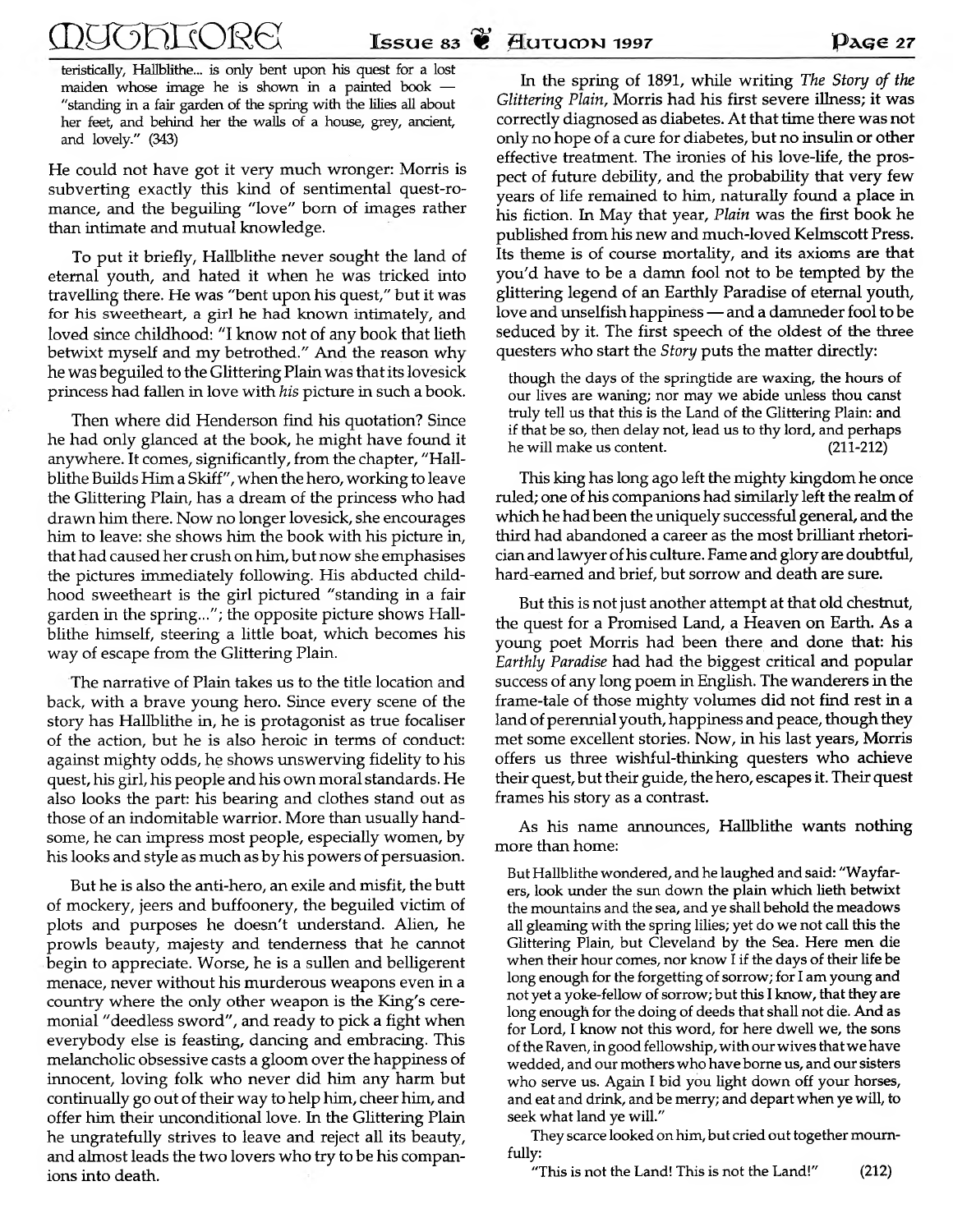## $\mathbf{p_{age\ 28}}$  **Issue 83**  $\overset{\mathbf{w}}{\bullet}$  Autumn 1997  $\Omega$ UUONL $\Omega$ RC

There are serio-comic elements in this contrast, in both the unison chanting of the obsessed questers and the adolescent smugness of the very young male warrior's summary of what life and community are all about. As his Story starts he is emblematically engaged in fitting his male-prowess spear with a new shaft, and after the strangers have clopped off on their archetypal search he indulges in some charming adolescent posture when he hears the girls coming back from seaweed-gathering at the shore. He pretends he doesn't realise they are there, so that Hostage, his girl-friend, will creep up to surprise him, and then tease him for his inattention. But she is not there. She has been kidnapped by black sea-raiders in a black ship, and suddenly he is "a yoke-fellow of sorrow".

When he hears of the kidnapping, Hallblithe of course sets off to rescue his betrothed, but he first offers a memorable, self-dedicatory mime of the silent, implacable warrior:

As for him he turned back silently to his work, and set the steel of the spear on the new ashen shaft, and took the hammer and smote the nail in, and laid the weapon on a round pebble that was thereby, and clenched the nail on the other side.(215)

He bears this spear all through his journey to the Isle of Ransom, then to the Glittering Plain and even into the lifeless desert beyond, and back to the Plain once more. Though he leaves it to moor his boat on his return to the Isle, it is even then returned to him, and goes home with him.

In the outw ard stages of this double-figure-eight journey, it is clear that Hallblithe is being manipulated. Those who kidnapped the Hostage were emphatic that her engagement to a man of the Raven clan was sufficient identification. Then at the very scene of the kidnapping a boat waits, steered by Puny Fox, the champion liar and chief rogue of the Viking-like ravagers from die Iceland-like Isle of Ransom, to which he leads the quester. Thence he can only go to the Glittering Plain, because that is the only destination anyone will take him to, and it so happens that a very old man is being taken there the very morning after Hallblithe arrives. What a coincidence! But to make assurance double sure, on the first night that he sleeps on the Isle a vision of his betrothed is sent to him, and she assures him that she expects to be taken to the Glittering Plain. The vision is as misleading as the false dawn to which it wakes him, since she is at that very moment imprisoned in the women's bowers a few miles away.

The spear he completes at the moment of his outsetting stands not only for a young man's ardour, in terms with which Dr Freud has made us familiar, but also for home and loyalty, since we first see Hallblithe making it by his own home-taught skills, while seated at his own family porch. It signifies that the man who bears it is striving manfully for his own place and his own people. As the quest develops, though, it also expresses the fierce and resentful wrath of a fighting-man whose efforts are constantly brought to nothing by mystery, or frustrated by

deceit. As frustration, it is totally unsuitable for fighting in a small rowboat, when that infuriating psychopomp Puny Fox is mocking and beguiling him by turns.

But the spear has a third signification: it marks him as the threatening, obsessive, ungrateful alien — even the potential regicide — amid the peaceable and weaponless dwellers on the Glittering Plain.

This triply-determined spear makes Hallblithe a complex kind of hero, and as such reduplicates the narrative ironies that stem from the symbolism of his family name. His clan-or house-emblem, the Raven, gives a tough and menacing edge to what would otherwise be a handsome young man. Probably it signifies a people very ready to define itself by battle if need be. Puny Fox's offputting compound of disarming sympathy and medicinal mockery, that keeps Hallblithe travelling towards the Isle of Ransom instead of killing Fox (or more likely dying) in the boat, develops a series of kennings, seriously comic and more or less ingeniously poetic epithets, based on Hallblithe's name. Like a skald he prides himself on ringing the changes on the theme every time he addresses the young "raven."

But ravens are not only bloodthirsty and ill-omened battle-crows and carrion-eaters: they are wise and perceptive birds, monogamous mates and devoted parents, brave dwellers on perilous and barren crags. It is at least partly by intention that his gibing serves to prepare Hallblithe to endure the public ridicule and reproach of the mock-battle in which his people are shamefully bested, in the feast-hall on the Isle of Ransom. Nor is it always a bad thing to hear the mortal warning in a raven's croak. Like a raven, Hallblithe travels to the Glittering Plain by following a very old ex-chieftain of the Ravagers on his last voyage. As "Grandfather", once the heroic war-leader Sea-Eagle, feels his death hard upon him and is carried wellnigh moribund to the shore, Hallblithe hovers over him, looking his best and fiercest:

Then he set his foot on the gunwale of the ship and leapt down lightly into the boat, and none hindered or helped him; and he stood upright in the boat, a goodly image of battle with the sun flashing back from his bright helm, his spear in his hand, his white shield on his back, and thereon the image of the Raven... (250)

One of the first things he notices about the joyous and peaceable inhabitants of the Glittering Plain is that any mention of death is anathema to them, and at first he tries not to spoil their day:

Said Hallblithe "is this land called also the Acre of the Undying?"

As he spake the words the smile faded from the damsel's face; she and her fellows grew pale, and she said: "Hold thy peace of such words! They are not lawful for any man to utter here. Yet mayst thou call it the Land of the Living."

He said: "I crave pardon for the rash word."

Then they smiled again, and drew near to him, and caressed him with their hands, and looked on him lovingly... (253)

The cost of the happy, liberated life of the Glittering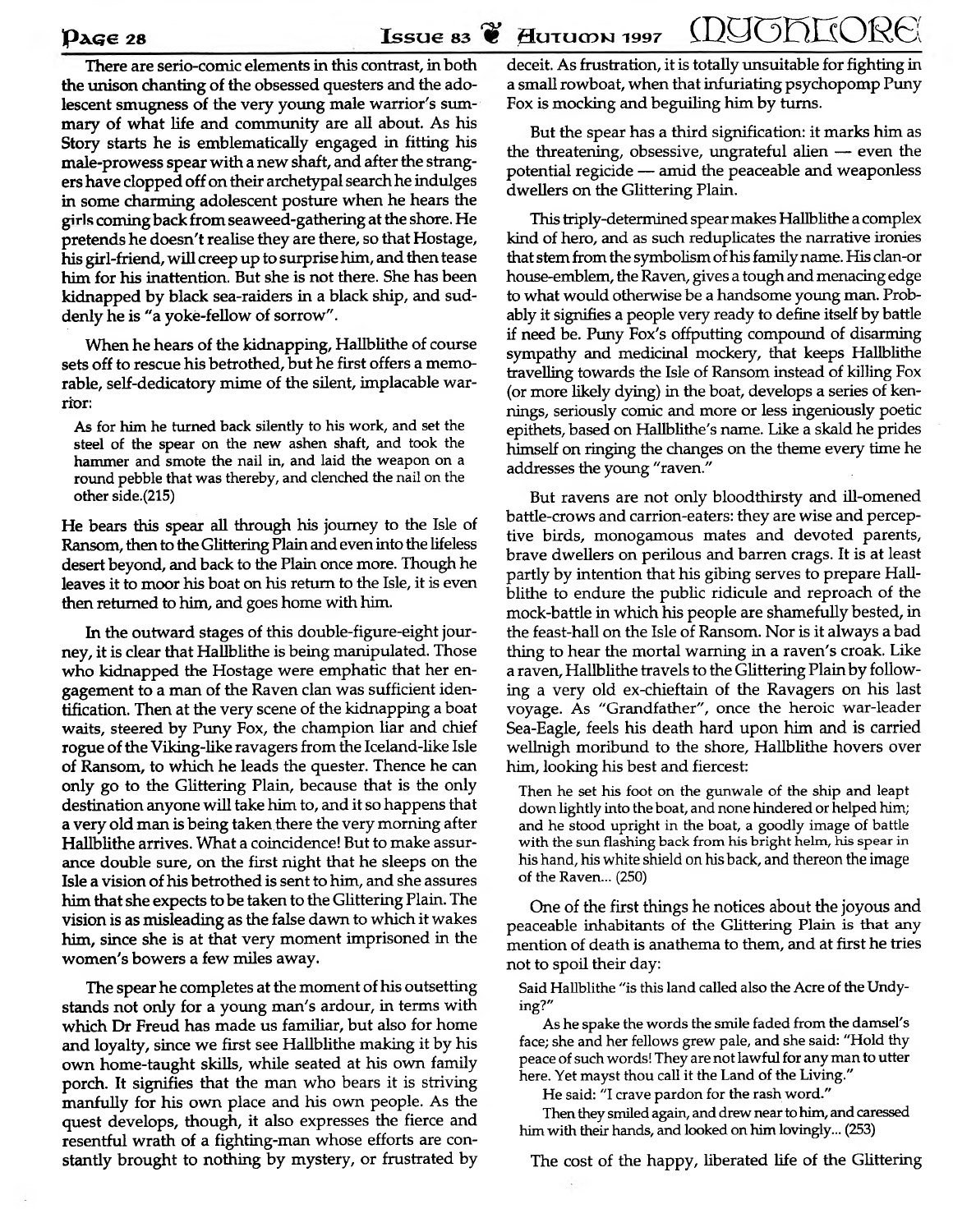## $\text{M}$   $\text{M}$   $\text{N}$   $\text{M}$   $\text{M}$   $\text{M}$   $\text{M}$   $\text{M}$   $\text{M}$   $\text{M}$   $\text{M}$   $\text{M}$   $\text{M}$   $\text{M}$   $\text{M}$   $\text{M}$   $\text{M}$   $\text{M}$   $\text{M}$   $\text{M}$   $\text{M}$   $\text{M}$   $\text{M}$   $\text{M}$   $\text{M}$   $\text{M}$   $\text{M}$   $\text{M$

Plain, it seems, includes fear of and revulsion from death, total obedience to the King, and progressive amnesia about their own past lives, or anything that might draw their minds away from their present ease and happiness. The girls admit that "we have nought but hearsay of other lands. If we ever knew them we have forgotten them." (253) They can only dimly remember what other people, new to the Plain, mean by "winter"! Later they explain that his fiancee might be on the Plain for all they know, "For such as come hither keep not their old names, and soon forget them what they were." $(254)$ 

The King has absolute power over the imagination of **his subjects:**

**"And that King of yours," said he, "how do ye name him?"**

"He is the King," said the damsel.

**"Hath he no other name?" said Hallblithe.**

**"We may not utter it," she said; "but thou shalt see him soon, that there is nought but good in him and mightiness." (254)**

Self-restraint cannot long subdue Hallbiithe's antipathy to the unchanging serenity of the Glittering Plain. When a big man walks jauntily out of the woods, "full-limbed, most joyous of aspect" (251), to throw his arms around our hero and announce that, "I am the Sea-Eagle of old days," Hallblithe is as wary of the rejuvenation as of everything else in the Undying King's realm. He stands leaning on his spear "with smiling lips and knitted brow" amid the rejoicing girls, as Sea-Eagle selects a lover — until Sea-Eagle makes the mistake of urging him to make his own selection.

**Then stirred Hallbiithe's heart within him and he said: "O Eagle of the sea, thou hast thy youth again: what then wilt thou do with it? Wilt thou not weary for the moonlit main, and the washing of w aves and the dashing of spray, and thy fellows all glistering with the brine? Where now shall be the alien shores before thee, and the landing for fame, and departure for the gain of goods? Wilt thou forget the ship's black side, and the dripping of the windward oars, as the squall falleth on when the sun hath arisen, and the sail tuggeth hard on the sheet, and the ship lieth over and the lads shout against the whistle of the wind? Has the spear fallen from thine hand, and hast thou buried the sword of thy fathers in the grave from which thy body hath escaped? What art thou, O Warrior, in the land of the alien and the King? Who shall heed thee or tell the tale of thy glory, which thou hast covered over with the hand of a light woman, whom thy kindred knoweth not, and w ho was not bom in a house wherefrom it hath been appointed thee of old to take the pleasure of woman? Whose thrall art thou now, thou lifter of the spoil, thou scarer of the freeborn? The bidding of what lord or King wilt thou do, O Chieftain, that thou mayst eat thy meat in the morning and lie soft in thy bed in the evening? O Warrior of the ravagers, here stand I, Hallblithe of the Raven, and I am come into an alien land beset with marvels to seek mine own, and find that which is dearest to mine heart; to wit, my trothplight maiden the Hostage of the Rose, the fair wom an w ho shall lie in my bed, and bear me children, and stand by me in field and fold, by thwart and gunwale, before the bow and the spear, by the flickering of the cooking-fire, and amidst the blaze of the burning hall, and beside**

**the bale-fire of the warrior of the Raven. O Sea-eagle my guester amidst the foemen, my fellow-farer and ship-mate, say now once for all whether thou wilt help me in my quest, or fall off from me as a dastard?" (256-7)**

This is by far Hallblithe's longest speech, and its fierce Viking values, delivered in so harsh, im placable and beautiful a rhetoric, makes the girls of the Glittering Plain shrink from him, tremble and grow pale. We are entitled to feel the same, since the ethic he celebrates is based on remorseless theft by pitiless violence. But as with Hallblithe's attitude to women in his first long speech, we don't have to agree with him to see why he argues this case. His auditor's blood-stained glory was as a Viking, who claimed the right to die by the sword as readily as to live by it.

Hallbiithe's purpose is of course to force Sea-Eagle to rem em ber his pride in his sworn word, the heroic "fame" that had conditioned his past active life in the outside world, and it works. Even though Sea-Eagle has an excellent reply, he makes (and keeps) the promise Hallblithe needs. Yet still the hero's raven-voice adds an ominous prediction:

**So it is, shipmate, that whereas thou sayest that the days flit, for thee they shall flit no more; and the day may come for thee when thou shalt be weary, and know it, and long for the lost which thou hast forgotten. (257-8)**

This hero of gloom wanders the length and breadth of the Glittering Plain in his incessant search for his betrothed, rather as Hamlet stalks through Elsinore's wedding finery dressed in funereal black, or Scrooge glowers through the festive streets of London's Christmas. His physical beauty makes his obsessive intensity forgivable, up to a point, but what is worse is that he proves the King is unable to find a gift to make everyone happy. In this Land of Heart's Desire, one heart at least does not desire it.

Just as everyone on the Isle of Ransom seemingly conspired with the wishes of the Undying King to get Hallblithe to the Glittering Plain, everyone on the Plain seems to help him at least partly because the King is so kindly disposed to him. The King is splendid, an archetype of gracious and benevolent loveliness:

**His face shone like a star; it was exceeding beauteous, and as kind as the even of May in the gardens of the happy, when the scent of the eglantine fills all the air. When he spoke his voice was so sweet that all hearts were ravished, and none might gainsay him. (260)**

The king is always accessible to his "children," his subjects, and is confident that his power can gratify any wish they have. But Hallblithe is not used to kings, and resents having been decoyed and beguiled into the Plain: he cannot speak to this hyper-charism atic and adorable absolute ruler in the joyously grateful way everyone else does:

**Said Hallblithe: "O great King of a happy land, I ask nought of thee save that which none shall withhold from me uncursed."**

**"I w ill give it to thee," said the King, "and thou shalt bless me. But what is it which thou wouldst? What more canst thou have than the Gifts of the land?"(261)**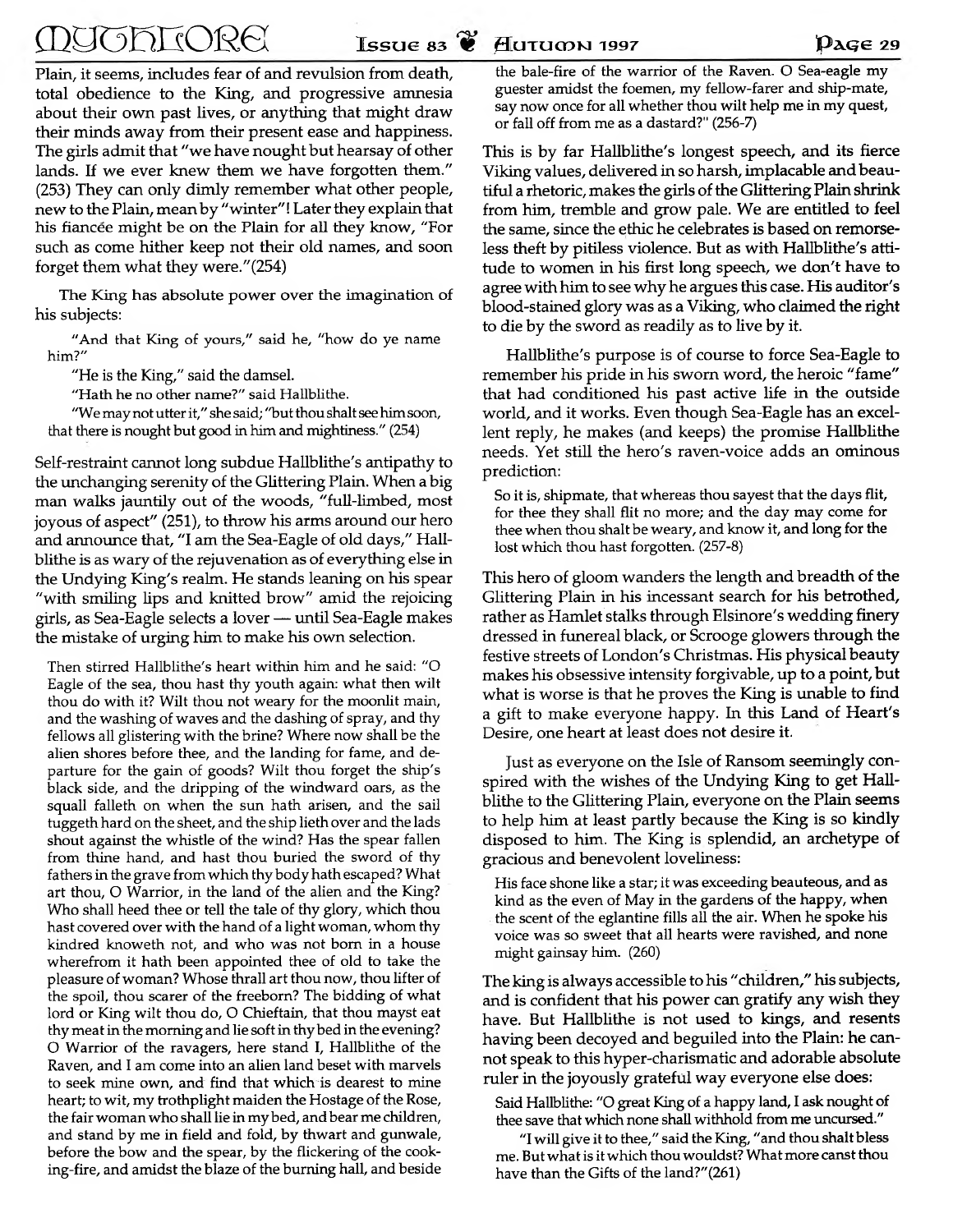If it seems significant that the hero talks of curses and the King, his deathless opponent, of blessing, there is no rule in fantasy that heroes have always to be nice, or even sophisticated. What the irresistibly charismatic King's offer am ounts to is a series of lofty equivocations about the woman who "would" have him, and he "should" or "ought to" have. In the last stage of Hallblithe's beguiling he has to spy demeaningly upon a beautiful, suffering and love-lorn lady. This is the King's own daughter, who has fallen in love with a picture of Hallblithe in a splendidly illuminated book. He is ashamed, but he is also angry, for it is clear that she is, in her selfish arrogance, the cause of the kidnapping and all the attendant deceptions that brought him there:

... for I deemed that this eve at least thou shouldst come, so many and strong as are the meshes of love which we have cast about thy feet. Oh come tomorrow at the least and latest, of what shall I do, and wherewith shall I quench the grief of my heart? Or else why am I the daughter of the Undying King, the Lord of the Treasure of the Sea? Why have they wrought new marvels for me, and compelled the Ravagers of the Coasts to serve me, and sent false dreams flitting on the wings of the night?... (266)

Like most powerful people, she is in the habit of indulging her own whims, and she has clearly insisted upon her father indulging them too. There is little "love" in this crush upon a man she has never met, and whose life she is prepared to lay waste; nor does she even mention her innocent "rival", whom she has given into the hands of violent and lecherous ravagers entirely habituated to rape, murder and slave-trading.

Hallblithe is justified in his misery and resentment, and even in mentioning death to the Sea-Eagle's lady:

"Take me whither ye will; but now nought availeth. I am a captive in a land of lies, and here most like shall I live betrayed and die hapless."

"Hold thy peace, dear friend, of such words as those last," said she, "or I must needs flee from thee, for they hurt me sorely." (26*7)*

There follows another fruitless audience with the King, in which it becomes clear that he is indeed not a mortal monarch, but a kind of Elf-King. Like his daughter, he has no trouble at all in mentioning death, that topic from which he so tenderly shields his subjects. His loving-kindness is inhumanly, and ominously, controlled:

Hallblithe saw that the King was angry, tho' he smiled on him; yet so coldly, that the face of him froze the very marrow of Hallblithe's bones: and he said within himself: "This King of lies shall not slay me, though my anguish be hard to bear: for I am alive, and it may be that my love is in this land, and I may find her here, and how to reach another land I know not." So he turned from the face of the King as the sun was setting...(269)

Hallblithe's wanderings through the King's country are at last helped by the Sea-Eagle and his lady, who accompany him to the border of the Plain, where sometimes especially dedicated questers find their way in. He

is dedicated enough to find his way out, but the barren desert that stretches beyond the magical barrier would soon have killed him but for his being found by the three sad wanderers who had begun (and seemingly framed) the story w ith their longing for "the Land". Since the desert offers only death, Hallblithe has to turn back with the wanderers, and sure enough this Tir nan Og renews their youth, happiness and peace of mind. Unfortunately, their warm gratitude cannot help our hero.

Hallblithe's struggle against the Glittering Plain culminates in his building a boat, a technological task which is beyond both the needs and the concentration-span of the Undying King's subjects: they can plan and build small pleasant huts and more commodious tents, and their weaving and dyeing are obviously excellent, but why should they take the trouble to go out on the sea, to fish, row or sail? Their land offers them all they can possibly want, as the King claims.

And that is another dimension of *Plain*. Morris had resigned from the Socialist League in 1890, and consequently been dism issed as editor of its paper, *Commonweal,* but carried on funding it in its new , anarchist phase until Novem ber so as to m ake sure the final installm ents of *News from Nowhere* were published there. That splendid Utopia, his crucial contribution to socialist discourse, is a major work in its own right.

But in *Plain*, his next work, Morris discovers that he has unfinished business with that Nowhere, whose happy, industrious and free-loving citizens, retaining their youth and beauty for m ost of a very long life-span, are so like the King's subjects in the paradise of the Glittering **Plain.** Both populations enjoy light labour, much craftwork, music and dancing, and especially eating, drinking and loving their neighbours **in** "days of **peace and** rest **and cleanness** and smiling goodwill". The King would of course be intolerable in Nowhere, but he can claim as justly as Old Hammond that,

in this land no man hath a lack which he may not satisfy without taking aught from any other. I deem not that thine heart may conceive a desire which I shall not fulfil for thee, or crave a gift which I shall not give thee. (261)

Hallblithe fears that a passionate vision, of the ploughing at **home** in **Cleveland, means his death. In desperation** he asks permission to leave the Land, but the King cannot imagine that anywhere else is worth living in:

Where else than in this land wilt thou find rest? Without is battle and famine, longing unsatisfied, and heart-burning and fear; within it is plenty and peace and goodwill and pleasure without cease. (272)

In practice, this arcadian regime rules over and exploits the violence and chaos of other lands: the Undying King is the master of the slavers and ravagers of the Isle of Ransom. As for "longing unsatisfied", the King's spoiled daughter, the young hero she has fallen in love with, and his fiancée are all suffering from this, and the cause is in the royal privilege, both highhanded and sneaking, which the King has indulged.

 $P$  age 30 **Issue 83**  $\bullet$  Autumn 1997  $\Box$  $\Box$  $\Box$  $\Box$  $\Box$  $\Box$  $\Box$